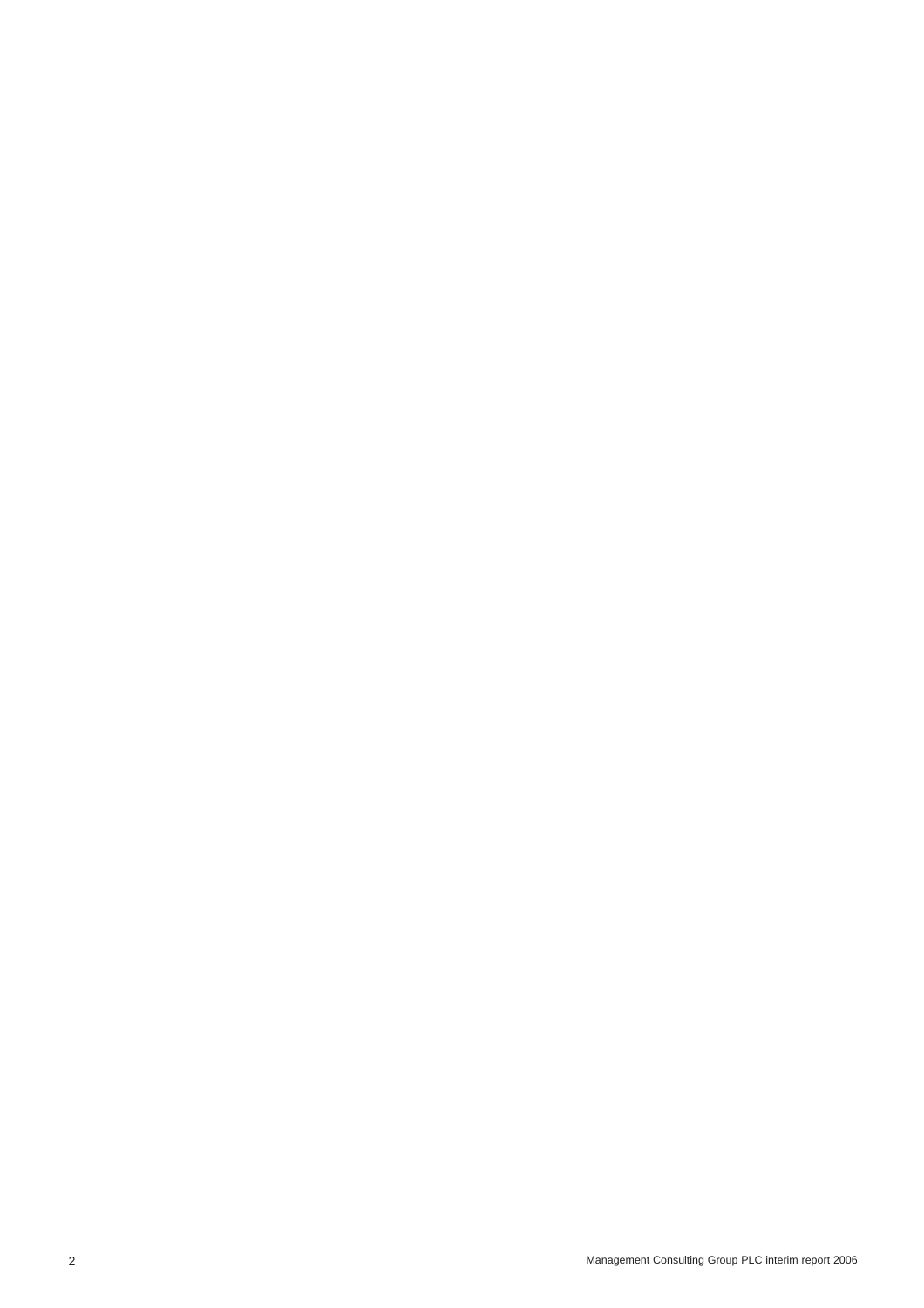# management statement

The Group's trading results are consistent with the trading update provided on 12 May 2006: revenue for the period is considerably ahead of the same period last year. Proudfoot Consulting has made good progress in all geographic areas. Parson Consulting has made good progress outside North America but its performance in North America was weak principally as a result of the run-off of Sarbanes-Oxley related work.

The results for the six months ended 30 June 2006 are summarised as follows:

|                                         | <b>Unaudited</b><br>Six months<br>ended<br>30 June 2006 | Unaudited<br>Six months<br>ended<br>30 June 2005 | Audited<br>Year<br>ended<br>31 Dec 2005 |
|-----------------------------------------|---------------------------------------------------------|--------------------------------------------------|-----------------------------------------|
|                                         | £'000                                                   | £'000                                            | £'000                                   |
| Revenue                                 |                                                         |                                                  |                                         |
| <b>Proudfoot Consulting</b>             | 51,656                                                  | 35,989                                           | 86,385                                  |
| Parson Consulting                       | 15,687                                                  | 21,229                                           | 43,216                                  |
|                                         | 67,343                                                  | 57,218                                           | 129,601                                 |
| Profit/(loss) from operations           |                                                         |                                                  |                                         |
| <b>Proudfoot Consulting</b>             |                                                         |                                                  |                                         |
| - Before release of indemnity provision | 8,431                                                   | 2,636                                            | 10,417                                  |
| - Release of indemnity provision        | 335                                                     | 897                                              | 897                                     |
|                                         | 8,766                                                   | 3.533                                            | 11,314                                  |
| Parson Consulting                       | (1, 857)                                                | 1,032                                            | 2,245                                   |
|                                         | 6,909                                                   | 4,565                                            | 13,559                                  |
|                                         |                                                         |                                                  |                                         |

### **Group results**

Revenue for the six months ended 30 June 2006 was up 18%.

The first half revenue of Proudfoot Consulting was strong, built on the back of a robust order book going into 2006. A larger number of client engagements contributed to the result than in the second half of 2005 which had a smaller number of larger engagements. All geographic units showed revenue growth.

The performance of Parson Consulting was mixed. In North America, as Sarbanes-Oxley related work has been completed, the transition to the provision of our other services has been slow to establish. This was due to a softer than expected market which offset the impact of our increased sales initiatives. In contrast outside North America, all units have shown good progress and the new services in the areas of strategic finance and corporate transactions support have sold well.

In the period, 53% of Group revenue was attributable to North America (six months ended 30 June 2005: 61%). North American revenues increased by 4% compared with the corresponding period of 2005. Europe's share of revenue was 36% (six months ended 30 June 2005: 34%) with reported revenues 25% up compared with the corresponding period of 2005. In the rest of the world, revenues increased by 138% with growth in all geographies.

The Group's gross margin continued to be well managed and was 51% (six months ended 30 June 2005: 49%).

Selling costs were £2.6 million higher than in the corresponding period of 2005 due to both increased revenue and investment in extra sales resources in Europe and Greater China.

The total profit from operations was £6.9 million compared with £4.6 million in the corresponding period of 2005.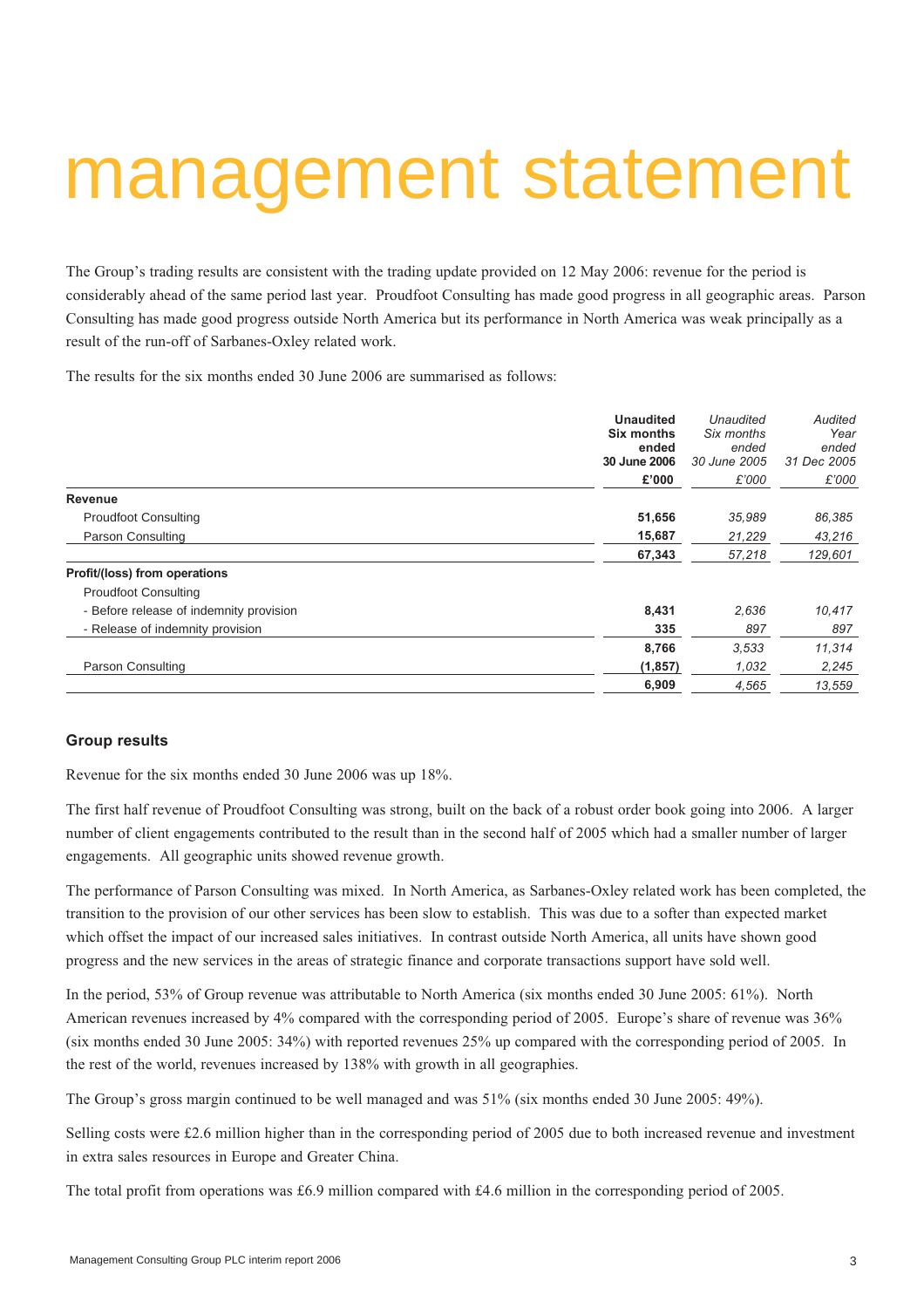# management statement

(continued)

The tax charge on pre-tax profits is 28% compared with 27% for the first half of 2005. This includes 6% points in respect of deferred tax that is required to be charged in respect of tax deductions for goodwill but will not become payable unless our consulting businesses are sold. The underlying tax rate of 22% is below the statutory rate of tax due to the utilisation of brought forward losses that have not previously been able to be recognised as deferred tax assets.

### **Proudfoot Consulting**

Proudfoot Consulting's revenue was £51.7 million (2005: £36.0 million). Every geographic region showed strong growth on the first six months of last year. This has been achieved by a solid overall performance rather than being due to any particularly large engagements.

The profit from operations was £8.8 million (2005: £3.5 million). The increase in profitability is attributable to the operational gearing associated with the increased revenue. The European region's progress has continued and it contributed £1.8 million to profit from operations.

There is a non-recurring credit of £0.3 million (2005: £0.9 million) associated with a surplus provision arising from the disposal of Proudfoot's Japanese business in 2000. No further profits or losses will arise from that transaction.

In the light of Proudfoot Consulting's strong trading, we have established a start-up business in Brazil with an initial revenue investment estimated to amount to £0.5 million in this calendar year concentrating on the management and sales functions.

### **Parson Consulting**

Parson Consulting's revenue was £15.7 million (2005: £21.2 million). Revenue in North America declined by £6.9 million with engagements related to Sarbanes-Oxley amounting to £2.5 million compared with £7.7 million in the same period of last year. In the rest of the world revenue increased by 29% to £6.3 million (2005: £4.9 million).

The revenue decline in North America resulted in Parson as a whole reporting a loss from operations of £1.9 million (2005: profit from operations of £1.0 million).

We previously reported that Parson North America's trading has been slow. This continued in the second quarter of the year as the sale of follow on Sarbanes-Oxley related and other engagements did not meet the expected target levels. This was due to a softer than expected market demand which offset the impact of our increased sales initiatives. In April we strengthened the management of Parson North America, so separating that unit's management from that of the consultancy's management as a whole. In addition, the management structure has been simplified and restructured. Intense reinforcement of core sales disciplines is underway.

In contrast outside North America, the non Sarbanes-Oxley service lines have sold well and in the United Kingdom in particular we have seen a good take-up in services associated with corporate transactions. We have also seen good growth in Australia and France where our recent investments in new service lines are coming to fruition.

### **Earnings per share**

The basic earnings per share for the six months ended 30 June 2006 increased by 53% to 2.9 pence compared with 1.9 pence in the corresponding period last year.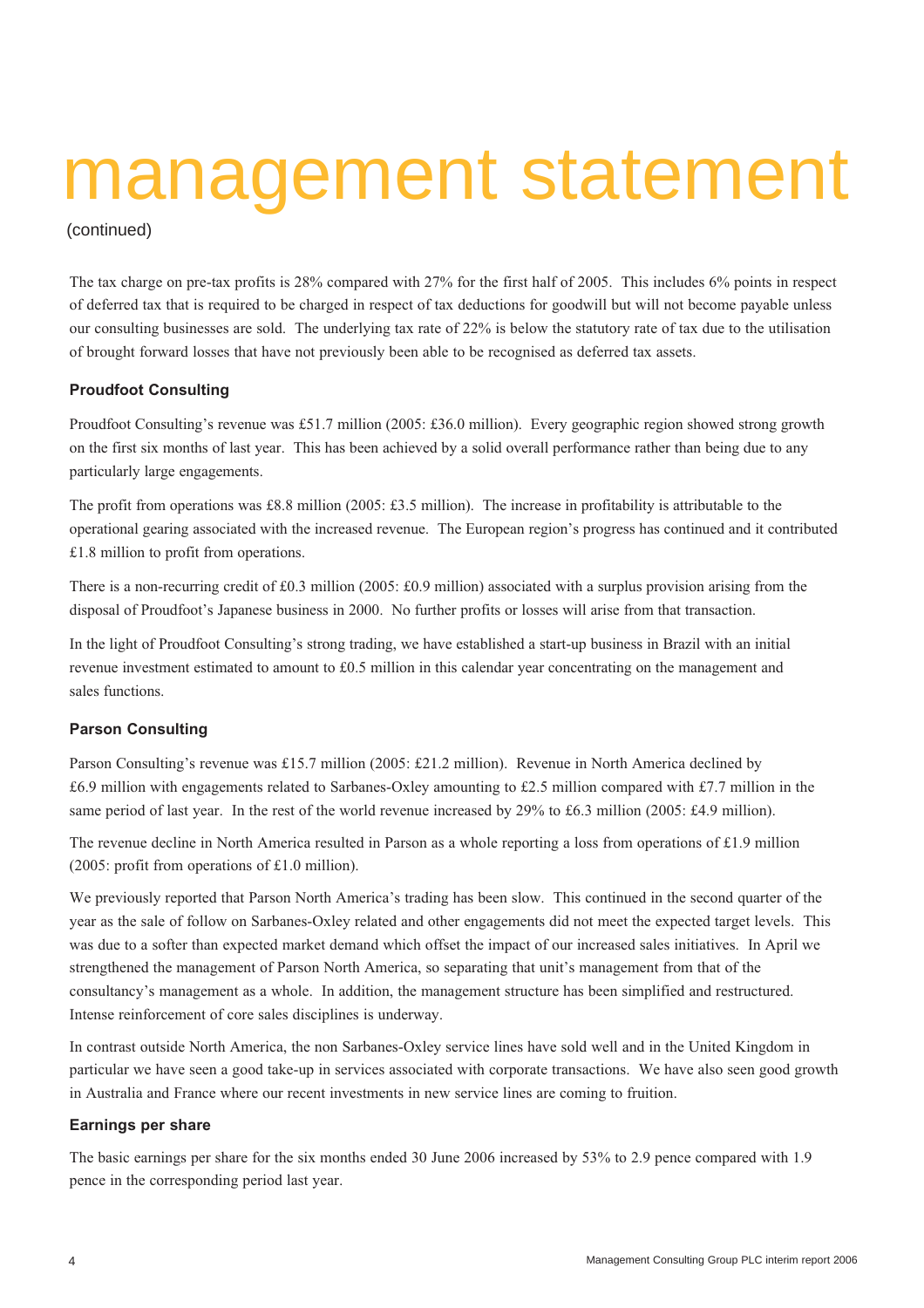### **Dividend**

In accordance with our established policy, we pay dividends once per year, after the declaration of the annual results. Accordingly, no interim dividend is being declared.

#### **Balance sheet**

The decrease of £0.3 million in the goodwill balance is wholly attributable to the weakening of the US dollar against Sterling.

The Group's cash balance was £23.5 million compared with £10.9 million at 30 June 2005. The increase in cash reflects the conversion to cash of the profits of the Group in the last 12 months decreased by the funding of the closed US defined benefit pension plan and the dividend.

The deficit related to the closed defined benefit pension and medical plans decreased substantially from £14.6 million at 30 June 2005 to £6.1 million as a result of cash contributions, the investment performance, foreign exchange and a 1% higher discount rate being applied to the long term liabilities following increases in market rates.

### **Strategic direction**

On 25 July 2006 we announced the proposed acquisition of Ineum which is due to complete on 1 September 2006. This is a key development in the execution of the Group's strategic goal to deliver growth through broadening our consultancy offerings in existing and new geographies. The proposed acquisition increases the depth of Parson Consulting, our financial management practice, and also allows us to offer services to specific industries and the public sector in line with their particular needs. The acquisition has a number of important operational, geographic and financial benefits: it secures France's largest independent national management consultancy, secures a strong position for the Group in the world's fourth largest consulting market place and adds a well-managed and profitable business with growing revenues. As well as reducing the Group's exposure to US dollar earnings, the acquisition is also expected to be earnings and operating margin enhancing in 2007.

Going forward our strategy remains unchanged. We will continue to explore ways to develop the service offerings of all parts of the business. Proudfoot Consulting and Parson Consulting businesses have excellent medium term prospects. We continue to be interested in making acquisitions of businesses that broaden the Group's consulting offerings and in widening the coverage of Parson Consulting and Ineum in geographies outside their existing operations. The timing of future acquisitions will depend upon the commercial fit, availability of suitable businesses and the terms on which they are available.

### **Financial impact of Ineum acquisition**

The acquisition of Ineum will result in approximately £30 million of term debt which will improve the efficiency of the Group's capital structure, without constraining the implementation of the Group's strategy.

The acquisition will also result in the identification of intangible assets. In accordance with IFRS intangible assets other than goodwill are amortised in the income statement over their estimated economic life. One-off integration costs amounting to £3.8 million are estimated to be incurred in the 2006 and 2007 financial years. Excluding these items, we anticipate that the acquisition of Ineum will be earnings enhancing in the 2007 financial year.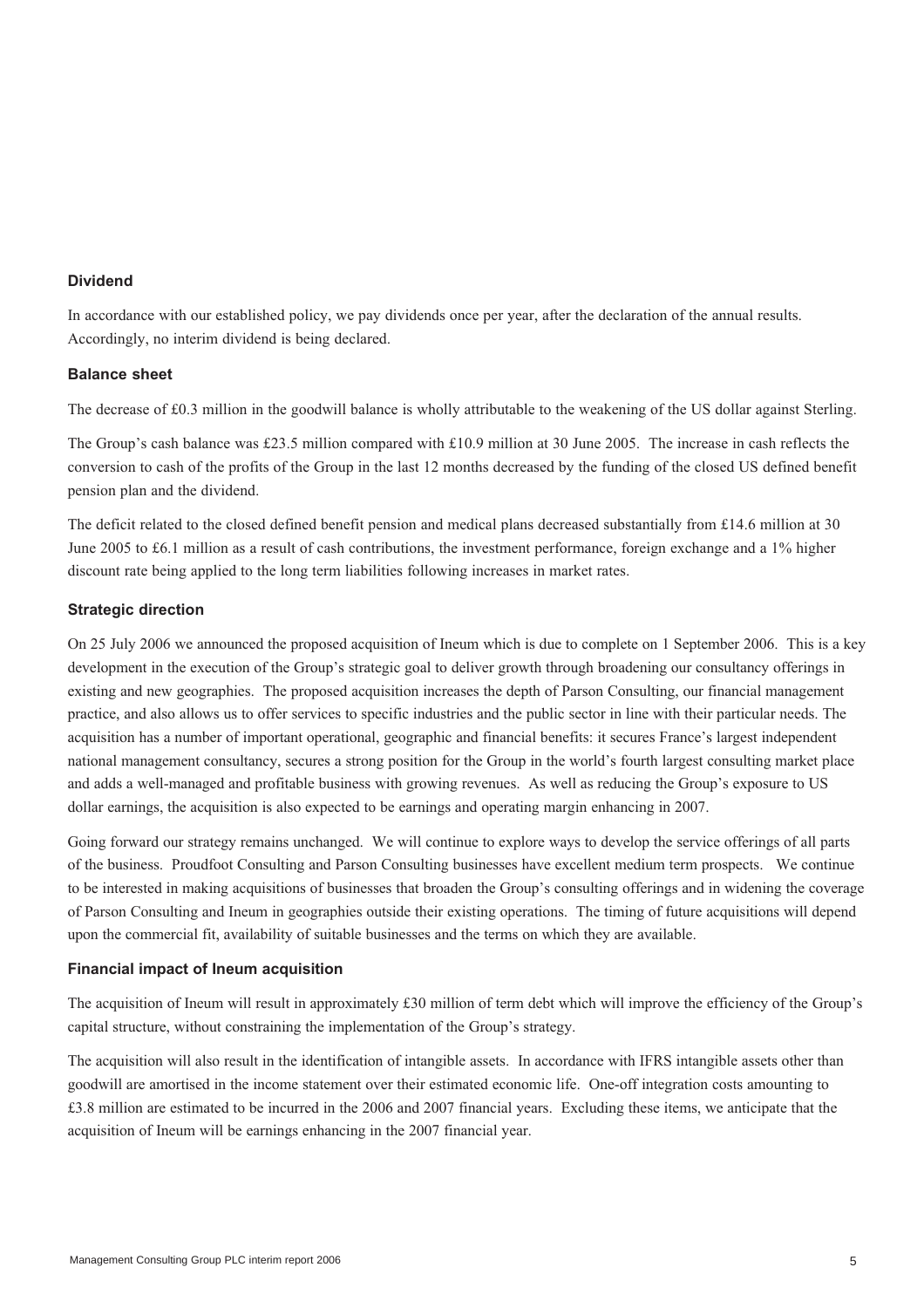## management statement

(continued)

### **Outlook**

Whilst it remains too early to comment on the outcome for the year as a whole because work to be won in the remainder of the year is a key determinant of the result, we remain confident that the business overall will continue to perform well.

The Group order book is in line with the level at this time last year with Proudfoot Consulting comprising a greater proportion and Parson Consulting a lesser proportion of the order book than a year ago. Parson North America's early indicators of pipeline opportunities are showing good improvements which are anticipated to translate into fourth quarter progress. The pipeline for Proudfoot Consulting and for Parson Consulting outside North America is robust.

 $P_{\rm try}$   $\wedge$ -

*Dr Rolf Stomberg Chairman*

Kerin Paring

*Kevin Parry Chief Executive 7 August 2006*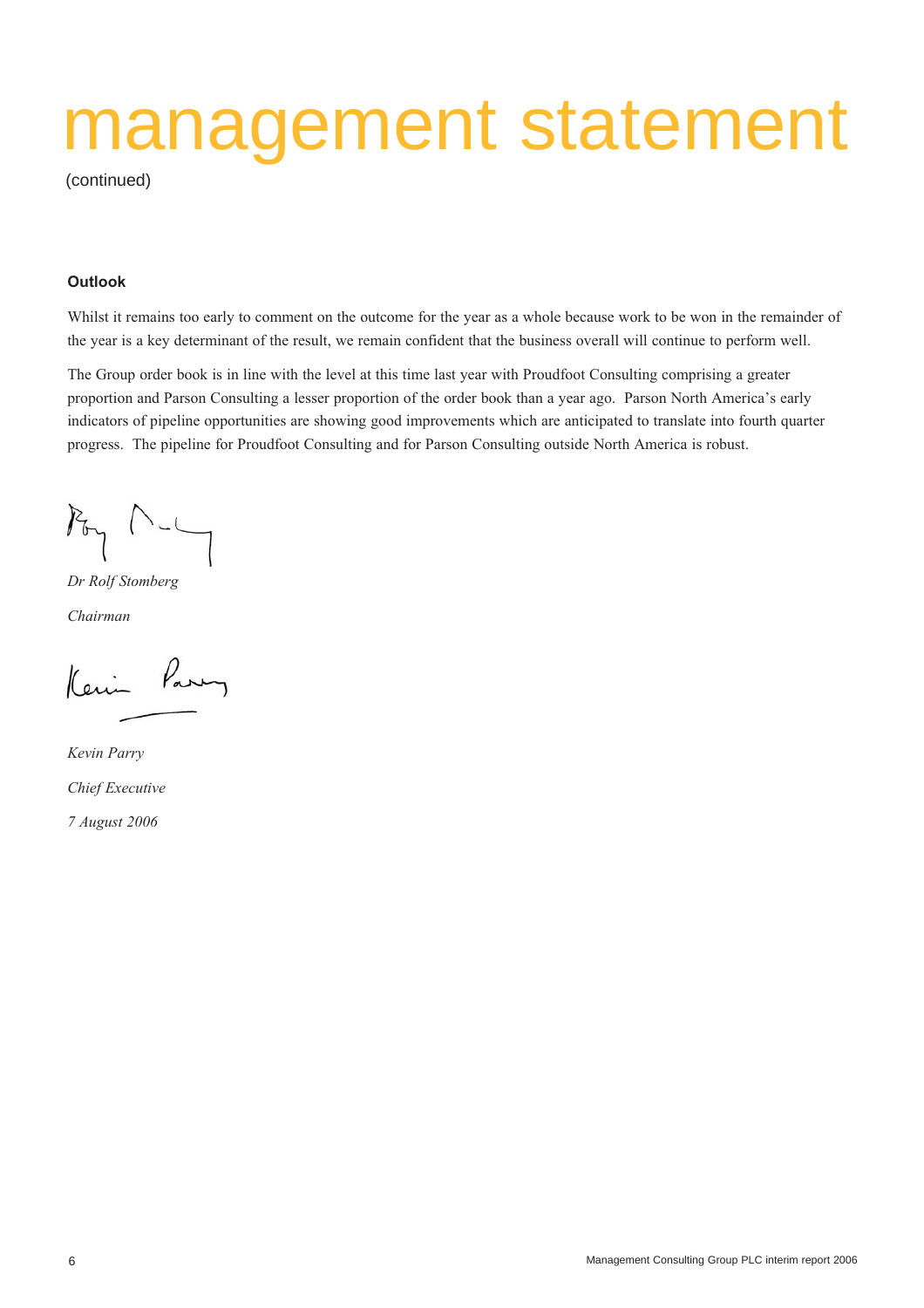## review report independent

by Deloitte & Touche LLP to Management Consulting Group PLC

### **Introduction**

We have been instructed by the Company to review the financial information for the six months ended 30 June 2006 which comprises the consolidated income statement, the consolidated statement of recognised income and expense, statement of changes in equity, the consolidated balance sheet, the consolidated cash flow statement and related notes 1 to 11. We have read the other information contained in the interim report and considered whether it contains any apparent misstatements or material inconsistencies with the financial information.

This report is made solely to the Company in accordance with Bulletin 1999/4 issued by the Auditing Practices Board. Our work has been undertaken so that we might state to the Company those matters we are required to state to them in an independent review report and for no other purpose. To the fullest extent permitted by law, we do not accept or assume responsibility to anyone other than the Company, for our review work, for this report, or for the conclusions we have formed.

### **Directors' responsibilities**

The interim report, including the financial information contained therein, is the responsibility of, and has been approved by, the directors. The directors are responsible for preparing the interim report in accordance with the Listing Rules of the Financial Services Authority which require that the accounting policies and presentation applied to the interim figures are consistent with those applied in preparing the preceding annual accounts except where any changes, and the reasons for them, are disclosed.

### **Review work performed**

We conducted our review in accordance with the guidance contained in Bulletin 1999/4 issued by the Auditing Practices Board for use in the United Kingdom. A review consists principally of making enquiries of Group management and applying analytical procedures to the financial information and underlying financial data and, based thereon, assessing whether the accounting policies and presentation have been consistently applied unless otherwise disclosed. A review excludes audit procedures such as tests of controls and verification of assets, liabilities and transactions. It is substantially less in scope than an audit performed in accordance with International Standards on Auditing (UK and Ireland) and therefore provides a lower level of assurance than an audit. Accordingly, we do not express an audit opinion on the financial information.

### **Review conclusion**

On the basis of our review we are not aware of any material modifications that should be made to the financial information as presented for the six months ended 30 June 2006.

### **Deloitte & Touche LLP**

Chartered Accountants London

7 August 2006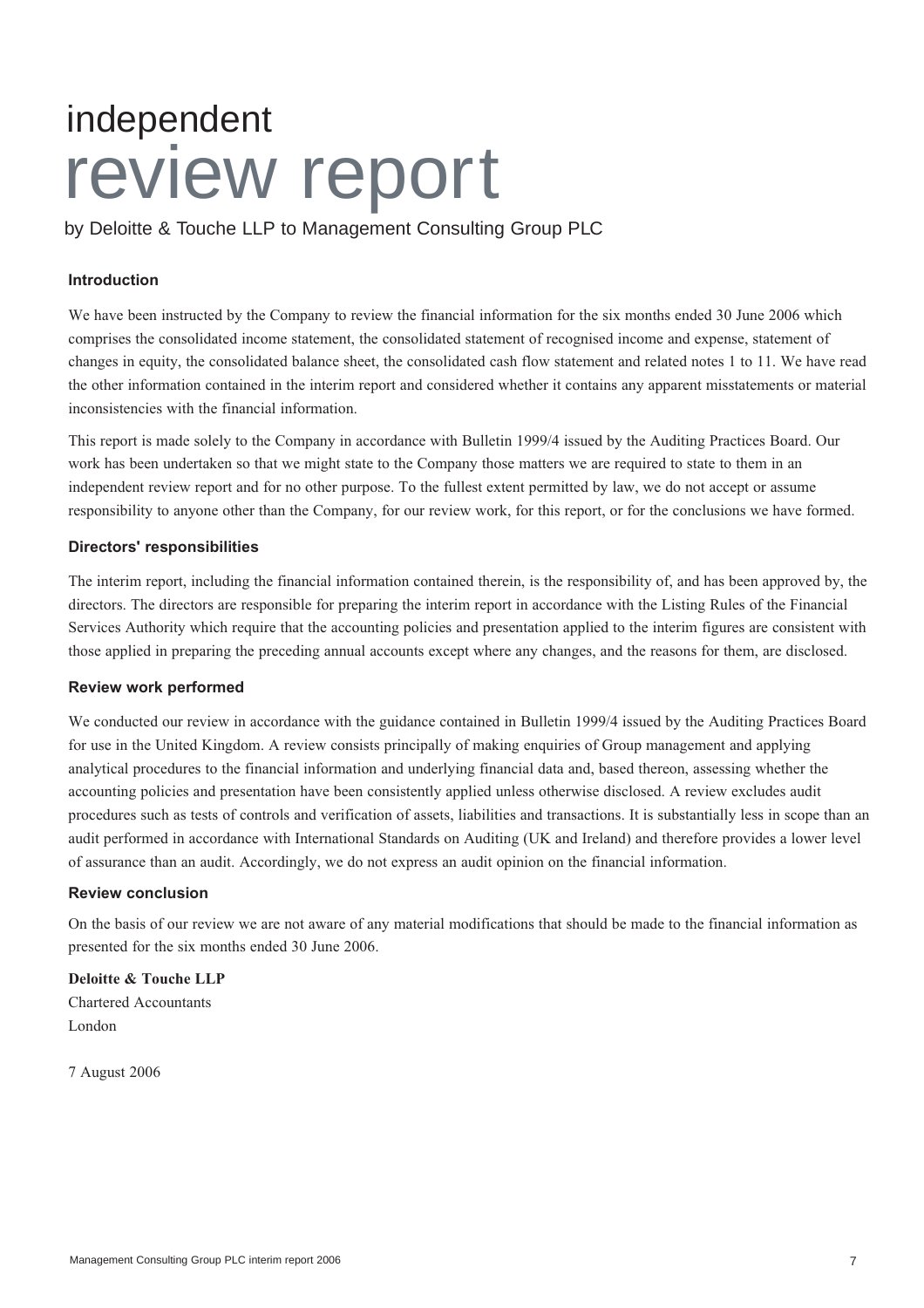### consolidated income statement

| Six months ended 30 June 2006 |      | Six months   | Six months   | Year        |
|-------------------------------|------|--------------|--------------|-------------|
|                               |      | ended        | ended        | ended       |
|                               |      | 30 June 2006 | 30 June 2005 | 31 Dec 2005 |
|                               | note | £'000        | £'000        | £'000       |
| <b>Continuing operations</b>  |      |              |              |             |
| Revenue                       | 3    | 67,343       | 57,218       | 129,601     |
| Cost of sales                 |      | (32, 697)    | (29,307)     | (64, 847)   |
| Gross profit                  |      | 34,646       | 27,911       | 64,754      |
| Selling costs                 |      | (19, 370)    | (16, 746)    | (34, 931)   |
| Administrative expenses       |      | (8, 367)     | (6,600)      | (16, 264)   |
| <b>Profit from operations</b> |      | 6,909        | 4,565        | 13,559      |
| Investment income             |      | 531          | 224          | 453         |
| Finance costs                 |      | (125)        | (51)         | (92)        |
| Profit before tax             |      | 7,315        | 4,738        | 13,920      |
| Income tax expense            | 5    | (2,014)      | (1, 285)     | (4, 128)    |
| Profit for the period         |      | 5,301        | 3,453        | 9,792       |
| <b>Earnings per share</b>     |      |              |              |             |
| From continuing operations    |      |              |              |             |
| <b>Basic</b>                  | 6    | 2.9          | 1.9          | 5.3         |
| <b>Diluted</b>                | 6    | 2.8          | 1.8          | 5.2         |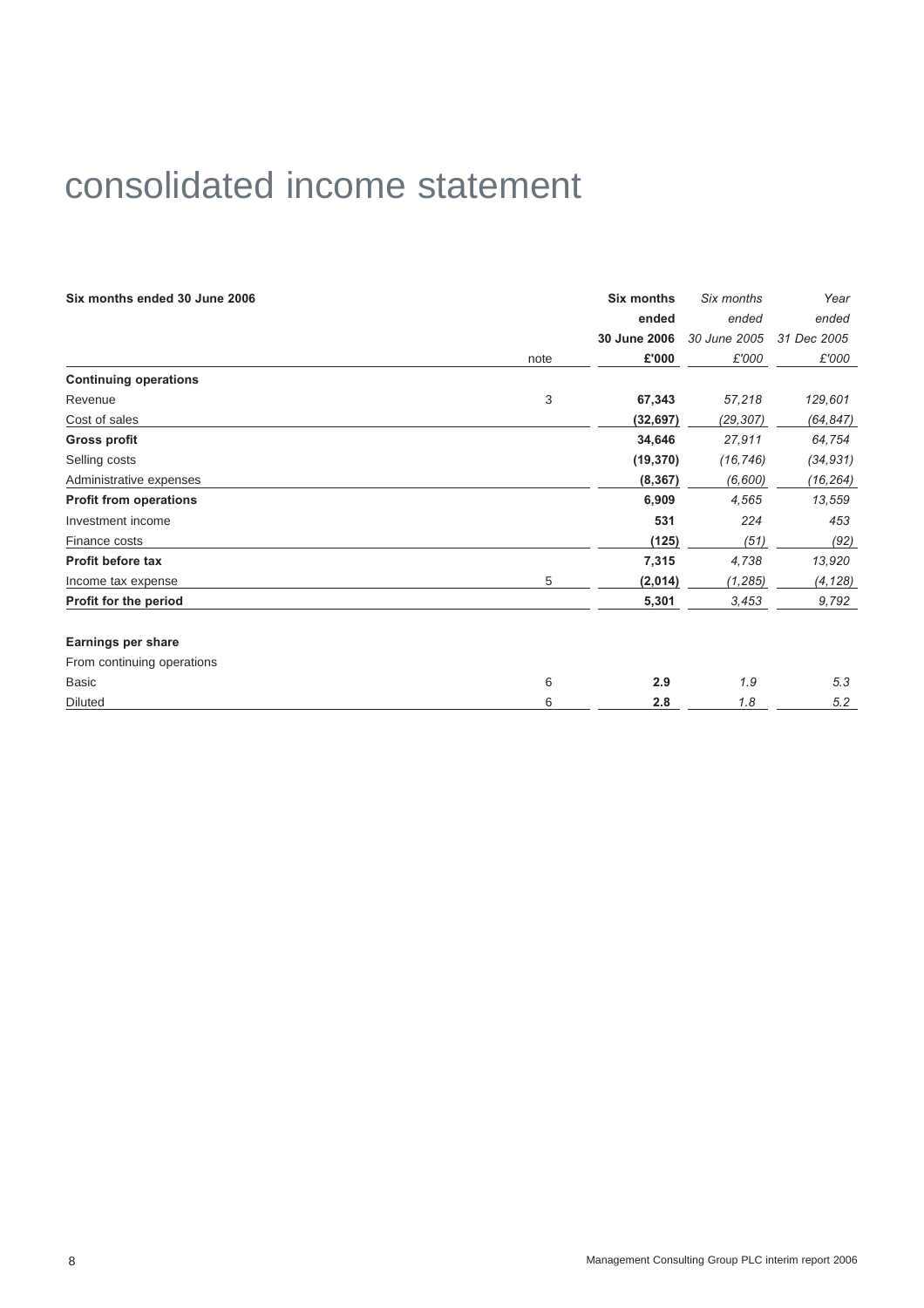### consolidated statement of recognised income and expense

| Six months ended 30 June 2006                                           |      | Six months   | Six months   | Year        |
|-------------------------------------------------------------------------|------|--------------|--------------|-------------|
|                                                                         |      | ended        | ended        | ended       |
|                                                                         |      | 30 June 2006 | 30 June 2005 | 31 Dec 2005 |
|                                                                         | note | £'000        | £'000        | £'000       |
| Exchange differences on translation of foreign operations               |      | (3,261)      | (478)        | 1,488       |
| Actuarial gains/(losses) on defined benefit pension and medical schemes | 9    | 3,734        | (3, 152)     | (1,646)     |
| Tax on items taken directly to equity                                   |      | 449          | 300          | 825         |
| Net income/(expense) recognised directly in equity                      |      | 922          | (3, 330)     | 667         |
| Profit for the period                                                   |      | 5,301        | 3,453        | 9,792       |
| Total recognised income and expense for the period                      |      | 6,223        | 123          | 10,459      |

### statement of changes in equity

| Six months ended 30 June 2006                     | Six months   | Six months   | Year        |
|---------------------------------------------------|--------------|--------------|-------------|
|                                                   | ended        | ended        | ended       |
|                                                   | 30 June 2006 | 30 June 2005 | 31 Dec 2005 |
|                                                   | £'000        | £'000        | £'000       |
| At 1 January                                      | 57,932       | 48,276       | 48,276      |
| Dividends paid                                    | (1,486)      | (1, 241)     | (1, 241)    |
| Profit for the period                             | 5,301        | 3,453        | 9,792       |
| Own shares purchased for deferred share awards    |              | (181)        | (181)       |
| Issue of share capital                            |              |              |             |
| Exercise of share options                         | 120          | 35           | 35          |
| Share compensation expense                        | 444          | 332          | 640         |
| Movement in reserve for management incentive plan |              | (56)         | (56)        |
| Other recognised income and expense               | 922          | (3, 330)     | 667         |
| At 30 June                                        | 63,233       | 47,288       | 57,932      |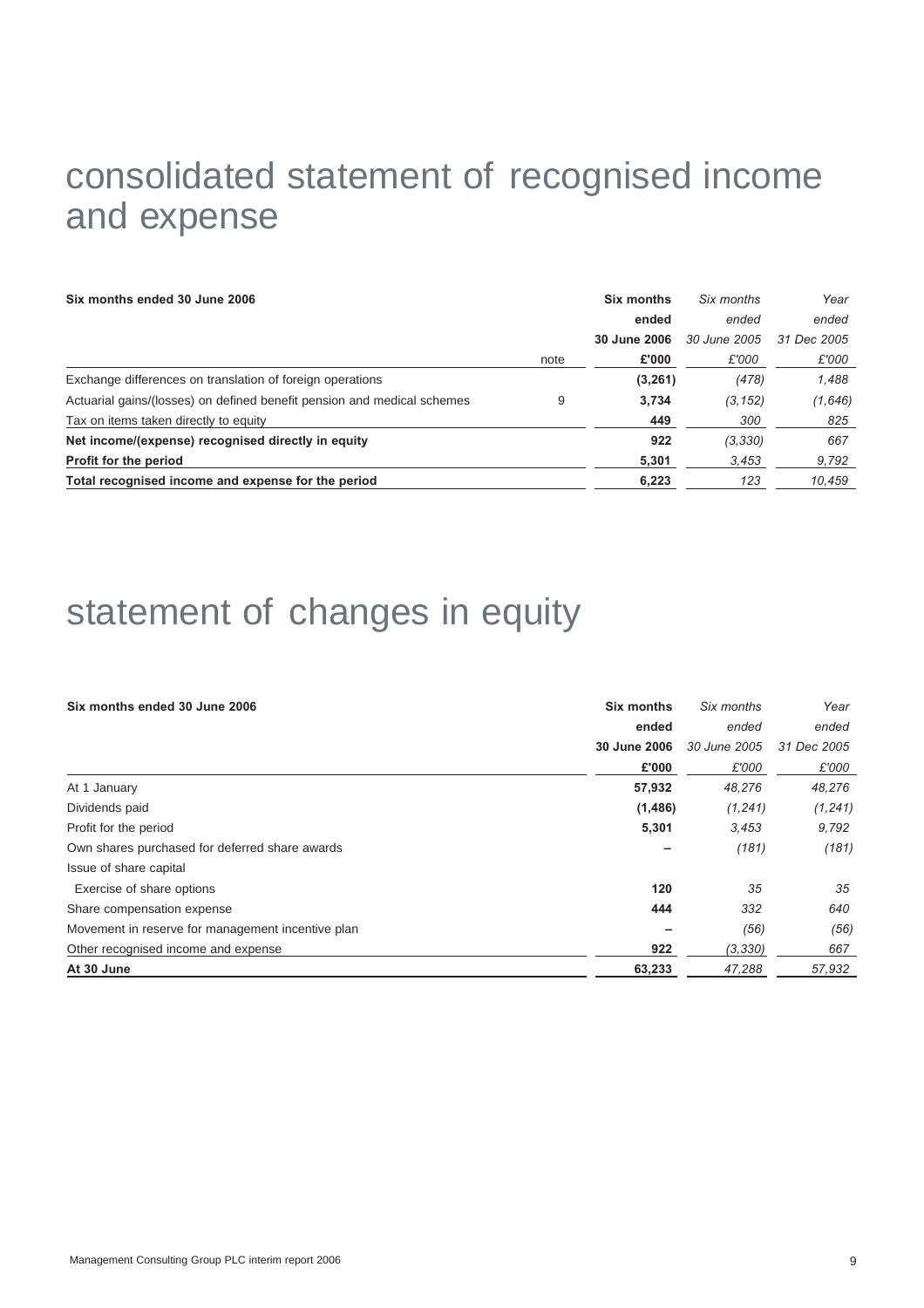### consolidated balance sheet

| as at 30 June 2006                      |                | 30 June 2006 | 30 June 2005 | 31 Dec 2005 |
|-----------------------------------------|----------------|--------------|--------------|-------------|
|                                         | note           | £'000        | £'000        | £'000       |
| <b>Non-current assets</b>               |                |              |              |             |
| Goodwill                                |                | 66,031       | 66,358       | 68,278      |
| Other intangible assets                 |                | 1,388        | 522          | 418         |
| Property, plant and equipment           |                | 1,460        | 1,468        | 1,521       |
| Total non-current assets                |                | 68,879       | 68,348       | 70,217      |
| <b>Current assets</b>                   |                |              |              |             |
| Trade and other receivables             |                | 14,237       | 15,037       | 16,159      |
| Cash and cash equivalents               |                | 23,484       | 10,858       | 21,555      |
| <b>Total current assets</b>             |                | 37,721       | 25,895       | 37,714      |
| <b>Total assets</b>                     |                | 106,600      | 94,243       | 107,931     |
| <b>Current liabilities</b>              |                |              |              |             |
| Trade and other payables                |                | (27, 056)    | (22, 503)    | (28, 045)   |
| <b>Current tax liabilities</b>          |                | (3,915)      | (4, 256)     | (3,959)     |
| Total current liabilities               |                | (30, 971)    | (26,759)     | (32,004)    |
| Net current assets/(liabilities)        |                | 6,750        | (864)        | 5,710       |
| <b>Non-current liabilities</b>          |                |              |              |             |
| Retirement benefit obligation           | 9              | (6, 146)     | (14, 574)    | (11, 869)   |
| Non-current tax liabilities             |                | (5, 294)     | (4,094)      | (4, 674)    |
| Long-term provisions                    |                | (476)        | (880)        | (871)       |
| Non-current accruals                    |                | (480)        | (648)        | (581)       |
| Total non-current liabilities           |                | (12, 396)    | (20, 196)    | (17, 995)   |
| <b>Total liabilities</b>                |                | (43, 367)    | (46, 955)    | (49, 999)   |
| <b>Net assets</b>                       |                | 63,233       | 47,288       | 57,932      |
| <b>Equity</b>                           |                |              |              |             |
| Share capital                           | $\overline{7}$ | 47,488       | 47,373       | 47,373      |
| Share premium account                   |                | 38,151       | 38,146       | 38,146      |
| Shares to be issued                     |                | 46           | 46           | 46          |
| Share compensation reserve              |                | 1,133        | 948          | 1,256       |
| Own shares held by employee share trust |                | (1, 270)     | (1, 270)     | (1, 270)    |
| <b>Translation reserve</b>              |                | (3,518)      | (2, 223)     | (257)       |
| Other reserves                          |                | 12,747       | 12,747       | 12,747      |
| Retained earnings                       |                | (31, 544)    | (48, 479)    | (40, 109)   |
| Total equity                            |                | 63,233       | 47,288       | 57,932      |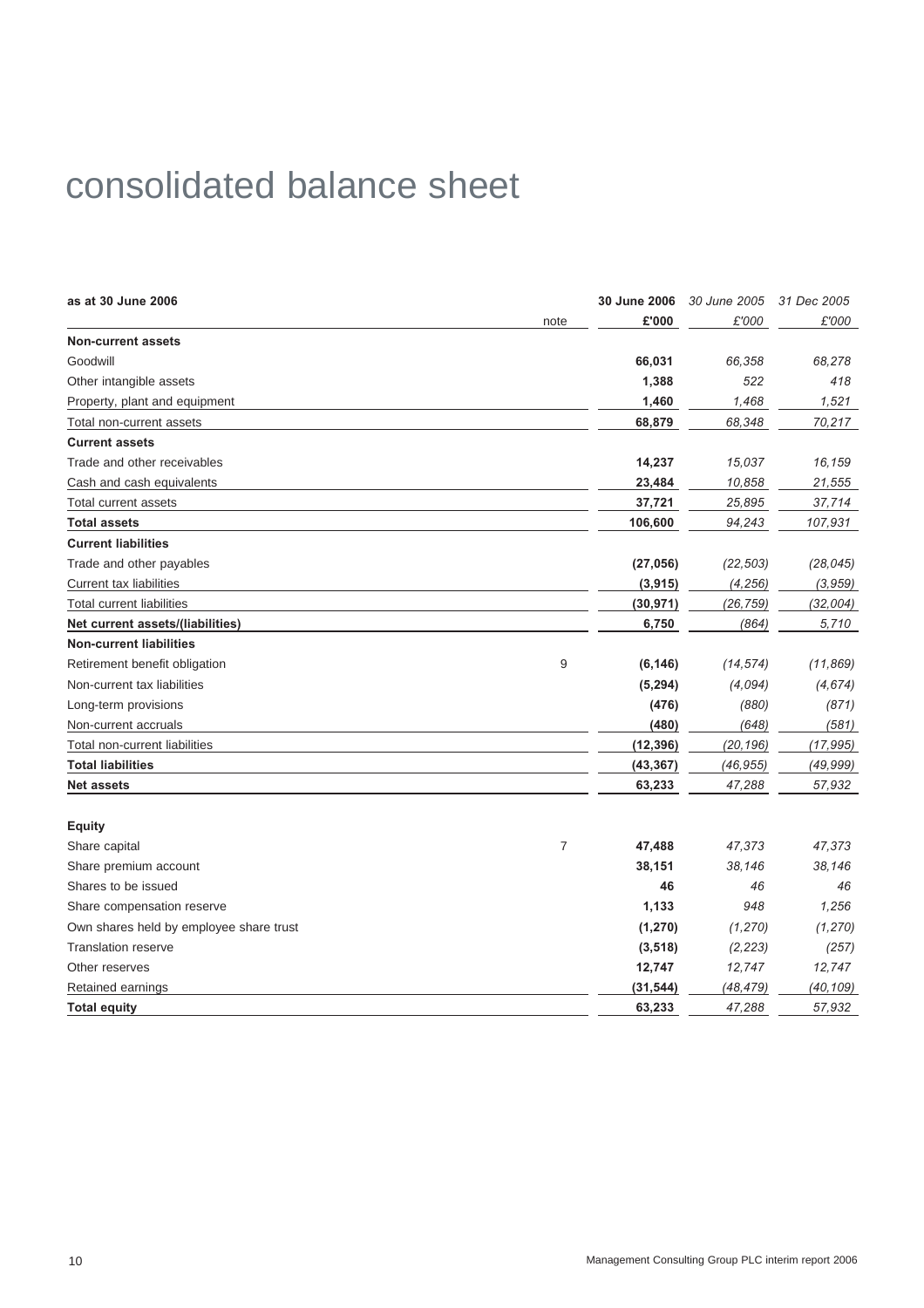### consolidated cash flow statement

| Six months ended 30 June 2006                         |      | <b>Six months</b> | Six months   | Year        |
|-------------------------------------------------------|------|-------------------|--------------|-------------|
|                                                       |      | ended             | ended        | ended       |
|                                                       |      | 30 June 2006      | 30 June 2005 | 31 Dec 2005 |
|                                                       | note | £'000             | £'000        | £'000       |
| Net cash from operating activities                    | 8    | 5,690             | (2, 142)     | 8,826       |
| <b>Investing activities</b>                           |      |                   |              |             |
| Interest received                                     |      | 442               | 149          | 323         |
| Purchase of property, plant and equipment             |      | (403)             | (385)        | (669)       |
| Purchase of intangible assets                         |      | (1, 193)          | (334)        | (454)       |
| Proceeds on disposal of property, plant and equipment |      |                   | 16           | 13          |
| Purchase of own shares                                |      |                   | (181)        | (181)       |
| Net cash used in investing activities                 |      | (1, 154)          | (735)        | (968)       |
| <b>Financing activities</b>                           |      |                   |              |             |
| Dividends paid                                        | 4    | (1,486)           | (1, 241)     | (1, 241)    |
| Proceeds from issue of shares                         |      | 120               | 35           | 35          |
| Net cash used in financing activities                 |      | (1, 366)          | (1, 206)     | (1, 206)    |
| Net increase/(decrease) in cash and cash equivalents  |      | 3,170             | (4,083)      | 6,652       |
| Cash and cash equivalents at beginning of period      |      | 21,555            | 14,510       | 14,510      |
| Effect of foreign exchange rate changes               |      | (1, 241)          | 431          | 393         |
| Cash and cash equivalents at end of period            |      | 23.484            | 10.858       | 21,555      |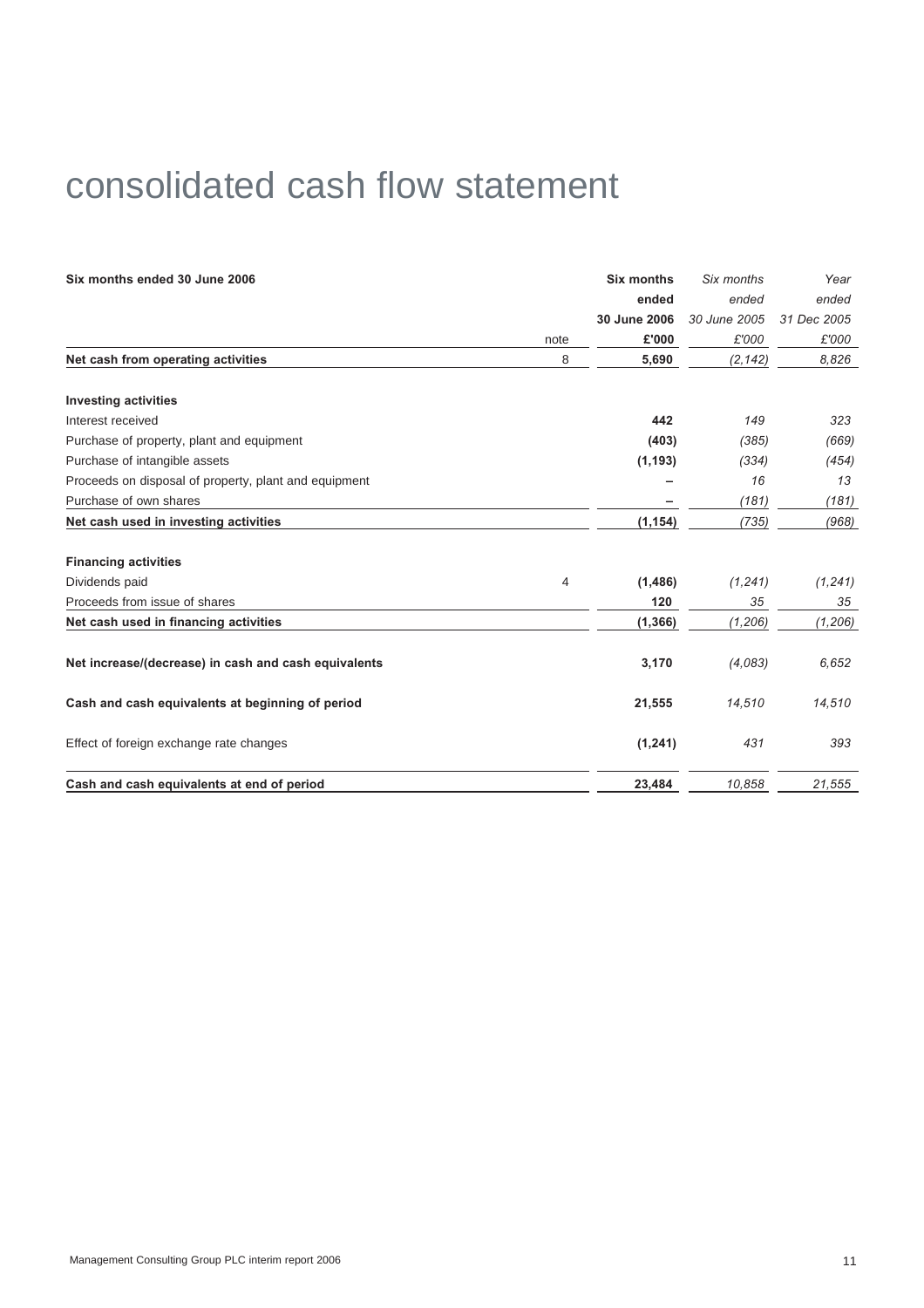### notes

### **1. General information**

The information for the year ended 31 December 2005 does not constitute statutory accounts as defined in Section 240 of the Companies Act 1985. A copy of the statutory accounts for that year has been delivered to the Registrar of Companies. The auditors' report on those accounts was unqualified pursuant to Section 235 of the Companies Act 1985 and did not contain a statement under Section 237 (2) or (3) of that Act.

### **2. Significant accounting policies**

### *(a) Basis of preparation*

The interim report has been prepared using accounting policies consistent with International Financial Reporting Standards (IFRS).

The interim report was approved by the Board on 7 August 2006.

### *(b) Accounting policies*

The accounting policies and methods of computation applied by the Group in the interim report are consistent with those followed in the preparation of the Group's annual financial statements for the year ended 31 December 2005. The Group's consolidated financial statements for the year ended 31 December 2005 are available on our website: www.mcgplc.com.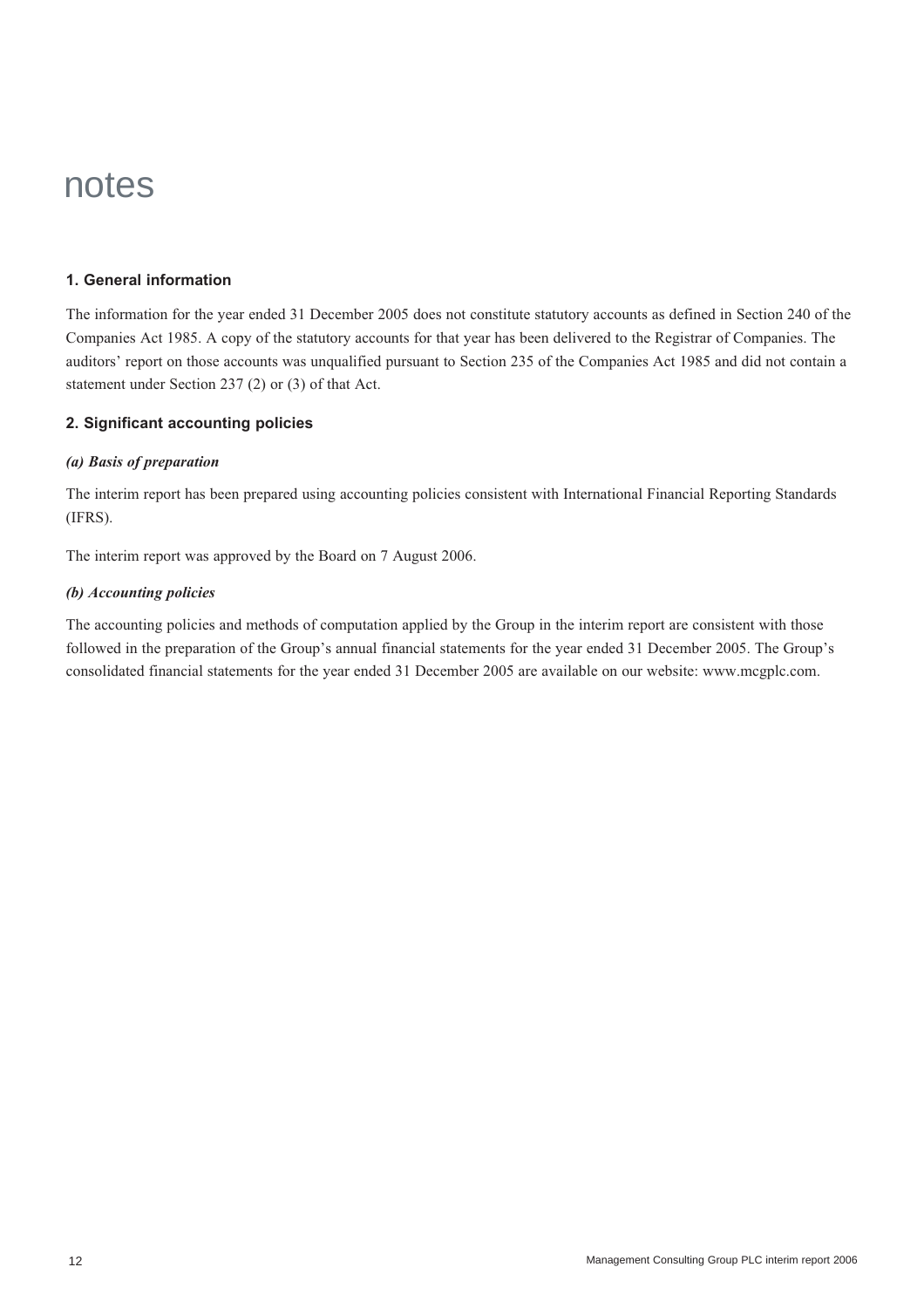### **3. Segmental information**

The Group operates in three geographical areas – North America, Europe and Rest of the World. The following is an analysis of the revenue and results for the period, analysed by geographic segment, the Group's primary basis of segmentation:

| Six months ended 30 June 2006                                       | <b>North</b> |               | <b>Rest of</b> |              |
|---------------------------------------------------------------------|--------------|---------------|----------------|--------------|
|                                                                     | America      | <b>Europe</b> | World          | Consolidated |
|                                                                     | £'000        | £'000         | £'000          | £'000        |
| <b>Revenue</b>                                                      |              |               |                |              |
| External sales                                                      | 35,935       | 24,552        | 6.856          | 67,343       |
| Profit/(loss) from operations before release of indemnity provision | 4,508        | 2,411         | (345)          | 6,574        |
| Release of indemnity provision                                      |              |               | 335            | 335          |
| Profit/(loss) from operations                                       | 4,508        | 2,411         | (10)           | 6,909        |
| Finance income                                                      |              |               |                | 406          |
| Profit before tax                                                   |              |               |                | 7,315        |
| Income tax expense                                                  |              |               |                | (2,014)      |
| Profit for the period                                               |              |               |                | 5,301        |

| Six months ended 30 June 2005                                       | North   |        | Rest of |              |
|---------------------------------------------------------------------|---------|--------|---------|--------------|
|                                                                     | America | Europe | World   | Consolidated |
|                                                                     | £'000   | £'000  | £'000   | £'000        |
| Revenue                                                             |         |        |         |              |
| External sales                                                      | 34.666  | 19.673 | 2.879   | 57,218       |
| Profit/(loss) from operations before release of indemnity provision | 4,406   | 748    | (1,486) | 3,668        |
| Release of indemnity provision                                      |         |        | 897     | 897          |
| Profit/(loss) from operations                                       | 4,406   | 748    | (589)   | 4,565        |
| Finance income                                                      |         |        |         | 173          |
| Profit before tax                                                   |         |        |         | 4,738        |
| Income tax expense                                                  |         |        |         | (1, 285)     |
| Profit for the period                                               |         |        |         | 3,453        |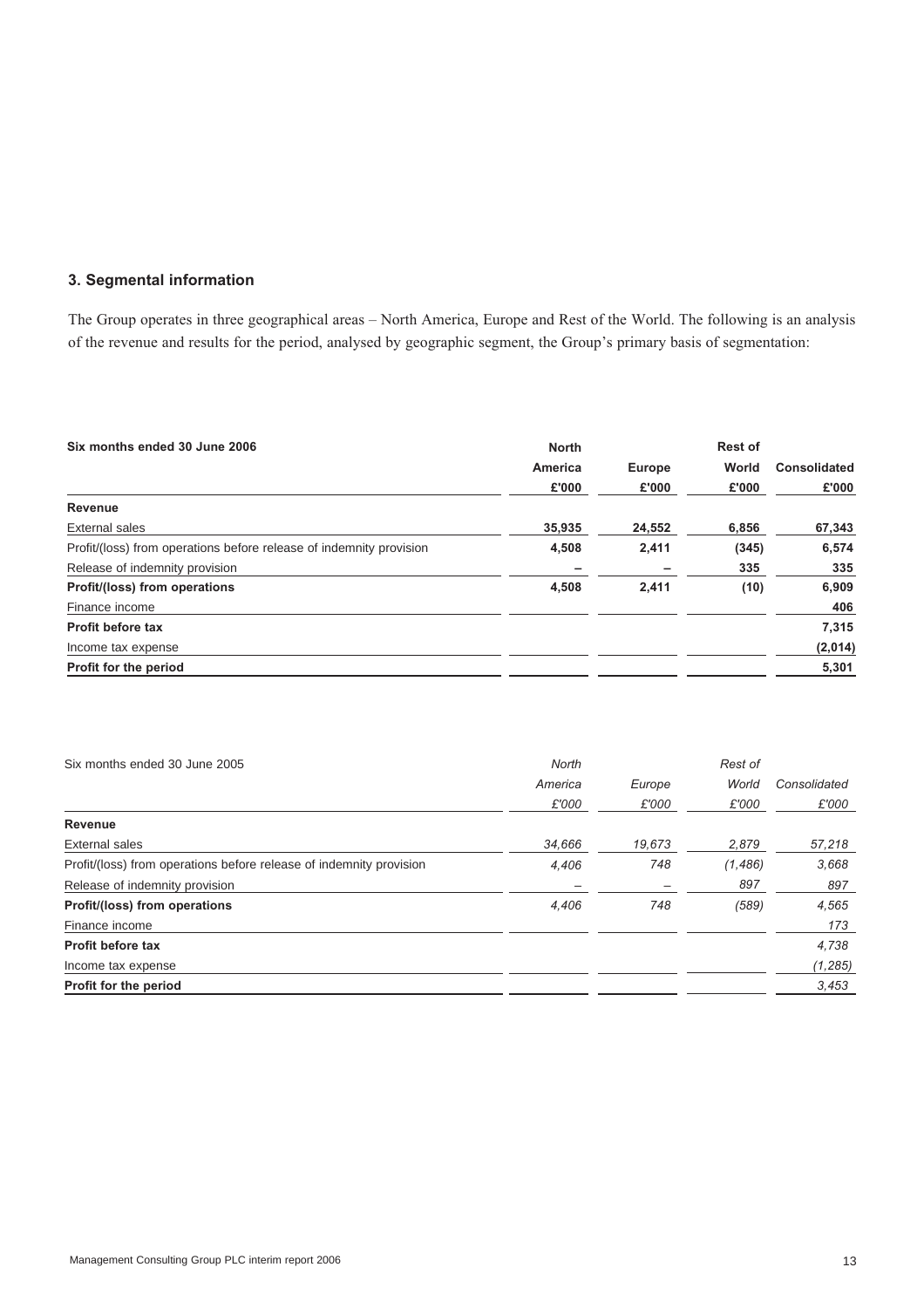### **4. Dividends**

|                                                                                             | 2006  | 2005  |
|---------------------------------------------------------------------------------------------|-------|-------|
|                                                                                             | £'000 | £'000 |
| Amounts recognised as distributions to equity holders in the period:                        |       |       |
| Final dividend in respect of the year ended 31 December 2005 of 0.80p per share (2005: year |       |       |
| ended 31 December 2004 of 0.67p per share)                                                  | 1.486 | 1.241 |

Dividends are not payable on shares held in the employee share trust which has waived its entitlement to dividends. The amount of the dividend waived in 2006 (in respect of the year ended 31 December 2005) was £34,000 (2005: £26,000).

### **5. Taxation**

The effective tax charge for the half year is 28% (30 June 2005: 27%), based on profit before tax excluding the release of the Japan indemnity provision of £0.3 million. The effective tax rate is lower than the average corporation tax rate (36%) applicable to the Group due to tax losses brought forward.

#### **6. Earnings per share**

#### **From continuing operations**

The calculation of the basic and diluted earnings per share is based on the following data:

|                                                                                               | Six months    | Six months   | Year        |
|-----------------------------------------------------------------------------------------------|---------------|--------------|-------------|
|                                                                                               | ended         | ended        | ended       |
|                                                                                               | 30 June 2006  | 30 June 2005 | 31 Dec 2005 |
|                                                                                               | £'000         | £'000        | £'000       |
| <b>Earnings</b>                                                                               |               |              |             |
| Earnings for the purposes of basic earnings per share being net profit attributable to equity |               |              |             |
| holders of the parent                                                                         | 5,301         | 3,453        | 9,792       |
|                                                                                               | <b>Number</b> | Number       | Number      |
| Number of shares                                                                              | (million)     | (million)    | (million)   |
| Weighted average number of ordinary shares for the purposes of basic earnings per share       | 185.5         | 185.1        | 185.2       |
| Effect of dilutive potential ordinary shares:                                                 |               |              |             |
| - Share options                                                                               | 1.5           | 3.5          | 1.4         |
| Long term incentive plan<br>$\qquad \qquad -$                                                 | 0.2           | 0.2          | 0.2         |
| Weighted average number of ordinary shares for the purposes of diluted earnings               |               |              |             |
| per share                                                                                     | 187.2         | 188.8        | 186.8       |
|                                                                                               | Pence         | Pence        | Pence       |
| Basic earnings per share                                                                      | 2.9           | 1.9          | 5.3         |
| Diluted earnings per share                                                                    | 2.8           | 1.8          | 5.2         |

The average share price for the six months ended 30 June 2006 was 57.3 pence (30 June 2005: 50.2 pence and 31 December 2005: 51.5 pence).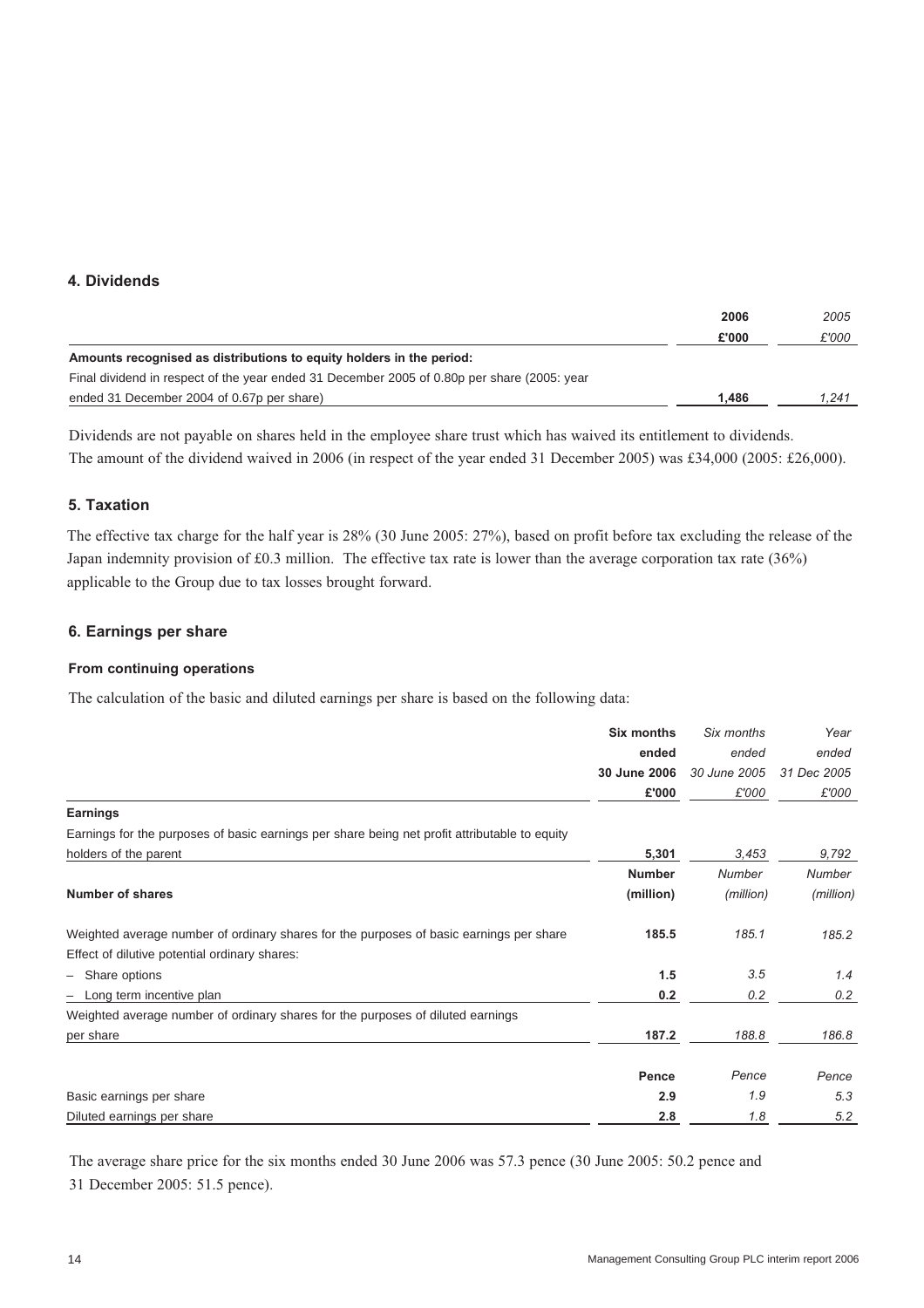### **7. Share capital**

During the interim period, the Company issued the following ordinary shares of 25 pence each:

|                                  | Number of   | Nominal |
|----------------------------------|-------------|---------|
|                                  | shares      | value   |
|                                  |             | £'000   |
| At 1 January 2006                | 189,493,412 | 47,373  |
| Employee share options exercised | 458,359     | 115     |
| At 30 June 2006                  | 189,951,771 | 47,488  |

### **8. Notes to the cash flow statement**

|                                                          | Six months   | Six months   | Year        |
|----------------------------------------------------------|--------------|--------------|-------------|
|                                                          | ended        | ended        | ended       |
|                                                          | 30 June 2006 | 30 June 2005 | 31 Dec 2005 |
|                                                          | £'000        | £'000        | £'000       |
| Profit from operations                                   | 6,909        | 4,565        | 13,559      |
| Adjustments for:                                         |              |              |             |
| Depreciation of property, plant and equipment            | 386          | 288          | 604         |
| Amortisation of intangible assets                        | 200          | 234          | 462         |
| Gain on disposal of plant and equipment                  |              | 16           | 14          |
| Management incentive plan                                |              | (56)         | (56)        |
| Adjustment for pension funding                           | (1, 235)     | (920)        | (2, 528)    |
| Adjustment for share options charge                      | 444          | 332          | 640         |
| Decrease in provisions                                   | (395)        | (886)        | (903)       |
| Operating cash flows before movements in working capital | 6,309        | 3.573        | 11,792      |
| Decrease/(Increase) in receivables                       | 1,912        | (1,940)      | (4, 153)    |
| (Decrease)/Increase in payables                          | (1, 429)     | (1,980)      | 3,911       |
| Cash generated by operations                             | 6,792        | (347)        | 11,550      |
| Income taxes paid                                        | (1, 102)     | (1, 795)     | (2, 724)    |
| Net cash from operating activities                       | 5,690        | (2, 142)     | 8,826       |

Cash and cash equivalents (which are presented as a single class of assets on the face of the balance sheet) comprise cash at bank and other short-term highly liquid investments with a maturity of three months or less.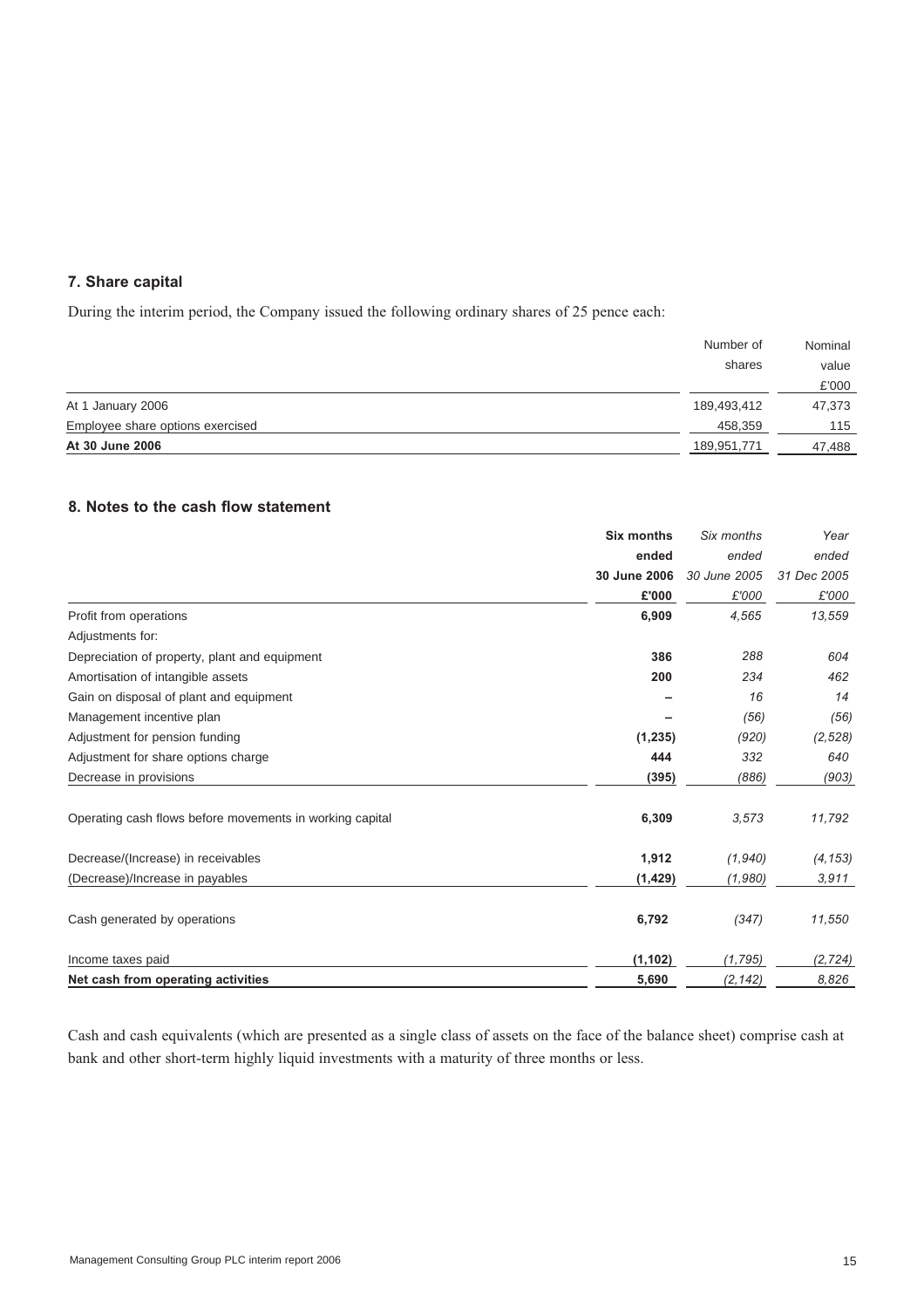### **9. Retirement benefits**

The retirement benefits liability relates to the closed US defined benefit pension scheme and to the closed US post-retirement medical benefits plan.

Entitlement to additional benefits under the US defined benefits pension scheme ceased on 31 December 2001. The US postretirement medical benefits plan relates to certain former employees who retired prior to 30 September 1995 and to a small number of current and former employees who were employed at that date. Accordingly, further benefit accruals under this plan are insignificant.

The retirement benefits liability at 30 June 2006 has been estimated by the actuaries on the basis described in the last annual report except that the discount rate applied to the liabilities has been increased by 1% to 6.25%. An actuarial profit of £3.7 million arose in the period (30 June 2005: loss of £3.2 million).

### **10. Share-based payments**

The fair value of options granted was determined using the stochastic valuation model. An expense of £0.4 million has been recognised in the period in respect of the share options granted above (six months ended 30 June 2005: £0.3 million; 2005 full year: £0.6 million). The cumulative share compensation reserve at 30 June 2006 is £1.1 million (30 June 2005: £0.9 million; 31 December 2005: £1.3 million). Options scheduled to vest in March 2006 did not meet performance criteria and have now lapsed.

### **11. Events after the balance sheet date**

On 25 July 2006 the Group announced the proposed acquisition of Ineum for total consideration of  $\epsilon$ 120 million (£82 million) plus the assumption of up to  $\in$ 13.8 million (£9 million) of debt. The acquisition is due to complete in September 2006.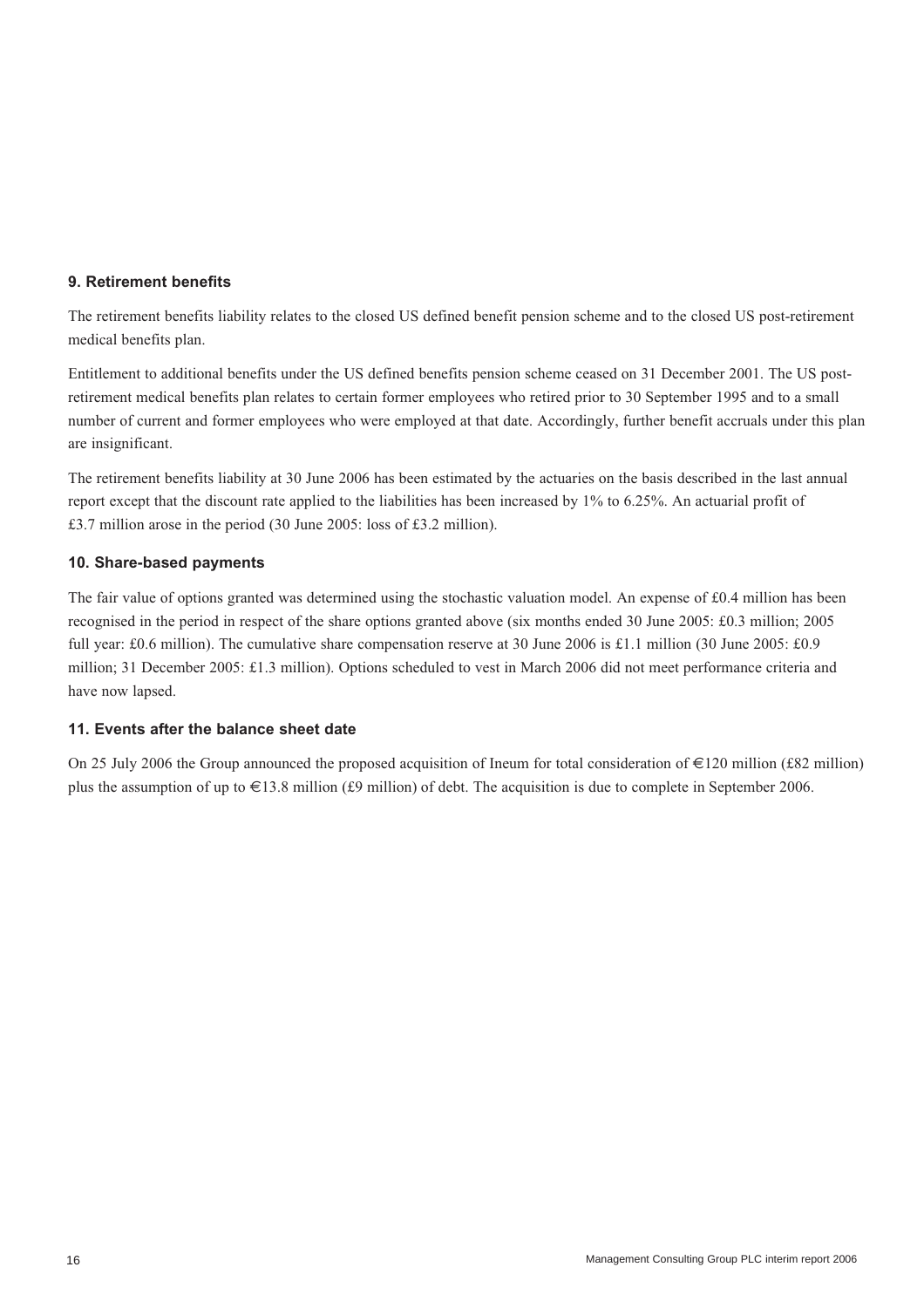## contacts for investors and clients

# www.mcgplc.com

### **Investor relations**

The Group welcomes contact with its shareholders.

Enquiries should be directed to:

| <b>Kevin Parry</b> | <b>Chief Executive</b>  | (kparry@mcgplc.com) |
|--------------------|-------------------------|---------------------|
| <b>Mark Currie</b> | <b>Finance Director</b> | (mcurve@mcgplc.com) |
|                    | London office           | +44 20 7710 5000    |

### **Operational contacts**

We welcome clients introduced by shareholders. Shareholders wishing to provide introductions to potential clients should contact Kevin Parry or Mark Currie (see contact details above).

### **Administrative matters**

Administrative matters should be directed to:

**Steve Hitchcock** *Company Secretary* (stevehitchcock@mcgplc.com) *Palm Beach Gardens office:* +1 561 624 4377

Additionally, we encourage shareholders to register for copies of corporate communications on our investor relations website at **www.mcgplc.com.**